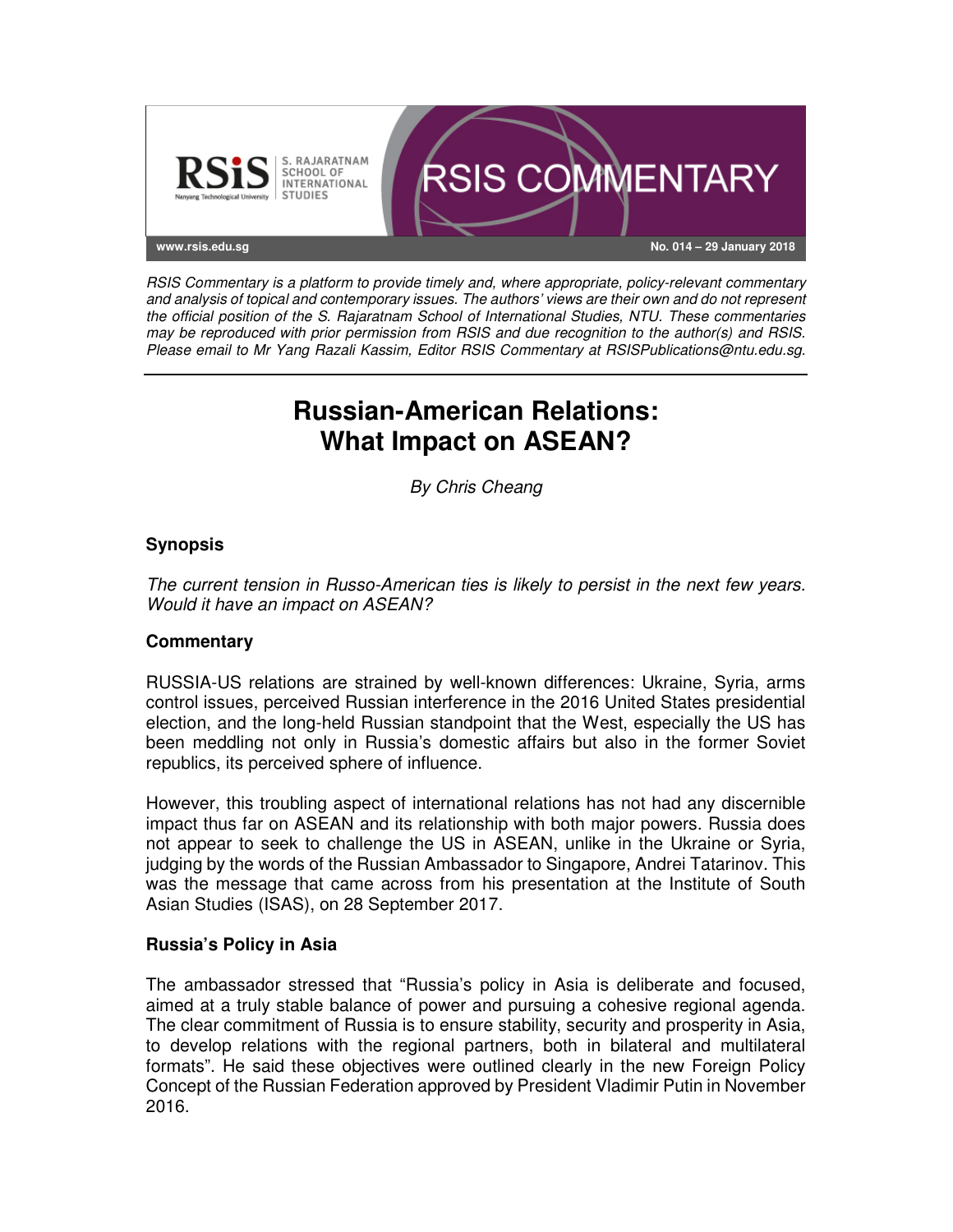Secondly, ASEAN itself does not have any troubling issues in its relations with Russia – there is neither an ideological challenge nor a perceived national security threat posed by Russia. Hence, there are no political obstacles to any ASEAN interest in enhancing its political, economic/trade links with Russia.

Thirdly, as argued in an earlier commentary, Russia's foreign policy focus is on Europe and the West, despite its declaratory statements to the contrary. Russia's military and diplomatic resources are currently concentrated in the Middle East, specifically Syria. Hence, ASEAN is not on Russia's list of immediate foreign policy priorities to which substantial resources must be devoted.

Fourthly, China perceives ASEAN and the Asia-Pacific region as its sphere of influence, and is challenging the US in the whole region. Hence, it would neither look kindly upon nor countenance any Russian attempt to assert its influence in the region vis-à-vis the US and act as another factor in the big power struggle for influence.

Fifthly, the US too would not have an interest in seeing Russian power and influence rise in ASEAN. ASEAN's economic/trade links on the whole with the US are stronger than those with Russia. It is inconceivable that these links would drastically weaken or disappear in the foreseeable future, even in the face of an isolationist America under President Donald Trump.

#### **Possible Challenge to ASEAN**

Russia and the US have taken a number of measures against each other over the last year, including actions against each other's media outlets. The most significant measure taken by the US against Russia which bear watching was the December 2017 National Security Strategy (NSS) which identified Russia and China as competitors and rivals to US power, influence and interests.

Another critical move was the August 2017 US sanctions bill, entitled Countering America's Adversaries Through Sanctions Act. The sanctions bill appears to be of real concern to Russia – President Putin himself made his concerns known during a meeting with chief editors of the Russian media on 11 January 2018, stressing that Russia "will respond accordingly". "Any steps towards any restrictions and, obviously, any unlawful sanctions," he added, "will damage rather than improve our relations with the United States." The sanctions bill too might become an issue for ASEAN to deal with as well.

An insightful commentary on the bill by a Russian academic reveals Moscow's concerns in some detail. Professor Konstantin Khudoley, writing in the December 2017 issue of the respected journal, Russia in Global Affairs (RGA), argues that the bill "sets the most stringent policy towards Russia throughout the post-Soviet years".

He concludes that the sanctions "are aimed at pushing Russia out of global economic and political processes as much as possible and sidelining it to the periphery of the world economy and politics". The sanctions bill range from Russian activities in the financial, energy, cyber-security sectors to foreign sanctions evaders and human rights abusers in Russia.